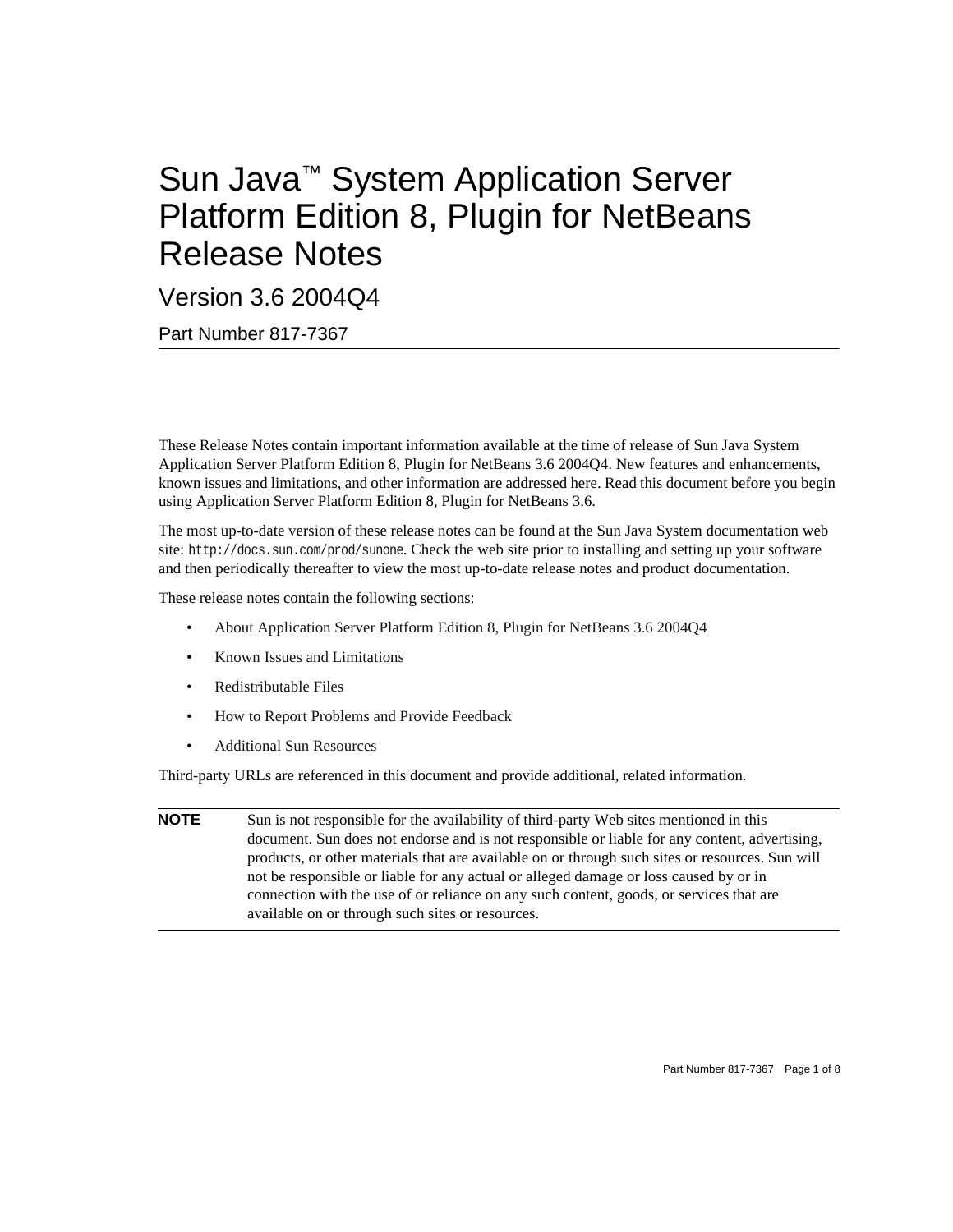### <span id="page-1-0"></span>About Application Server Platform Edition 8, Plugin for NetBeans 3.6 2004Q4

Sun Java System Application Server Platform Edition 8, Plugin for NetBeans implements the latest version of the NetBeans IDE plugin. The plugin gives Sun Java System users the ability to use the full range of NetBeans IDE features from within the Sun Java System environment.

There are no specific hardware and software requirements for the NetBeans plugin.

### <span id="page-1-1"></span>Known Issues and Limitations

This section contains a list of the known issues with Application Server Platform Edition 8, Plugin for NetBeans 3.6.

#### **During the NetBeans plugin installation, you are not informed of the Application Server's admin password.**

When you install the NetBeans plugin, the installer does not inform you of the Application Server's admin password. The admin password is required for you to work with the http://localhost:4848 admin console. The default admin password is adminadmin. On both Windows and Unix platforms, the admin password is stored in the file .asadminprefs located in your home directory.

#### **On Windows, a second attempt to debug a servlet or JSP may fail to connect to the debuggable application server instance. (ID# 4989322)**

On a Windows platform, a second attempt to debug a servlet or JSP fails to connect to the debuggable application server instance. This failure occurs under the following circumstances: You have never used the IDE to start the application server instance directly from the Runtime Window, or you have not started the application server instance indirectly via the execute operation on a web module, JSP, or servlet.

The root cause of this issue is a JDK bug, id #5029980.

#### *Workaround*

Start the application server instance using one of the methods mentioned above: Either directly from the Runtime Window or, indirectly, via the execute operation on a web module, JSP, or servlet.

Starting the server instance using one of these methods changes the transport type from dt socket to dt shmem after the server starts, and ensures that secondary JPDA connections to the application server JVM function correctly.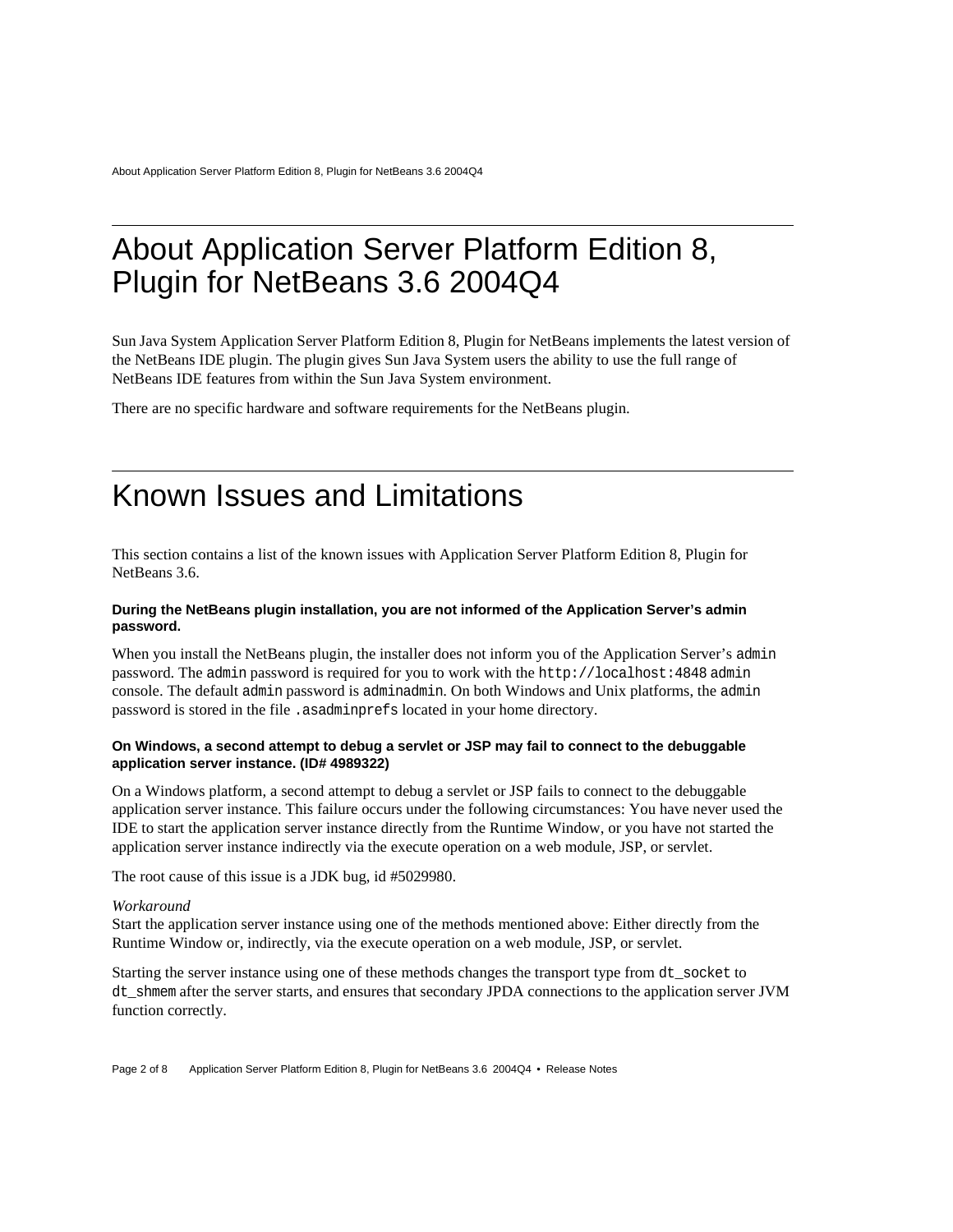#### **Triggering actions or editing properties on Explorer Runtime tab nodes can cause a loss of focus. (ID# 5016925)**

Triggering actions on nodes in the Explorer Runtime tab, or editing properties of those nodes, can cause the IDE to lose focus. Many node actions or node property edits require refreshing the node or node tree. A loss of focus may occur until the refresh is accomplished.

#### *Workaround*

Reselecting the node in the Explorer window restores the IDE focus.

#### **Some table entry Edit and Remove buttons may become enabled inappropriately. (ID# 5021652)**

The Edit and Remove table entry buttons that may become improperly enabled are buttons that appear in the customizer for editing server-specific data associated with web.xml file service-ref entries.

#### **Security role mapping changes are not recomputed correctly. (ID # 5028557)**

During incremental deployment, changes to security role mappings are not recomputed correctly. A bug (bug ID# 5030425) in the deployment backend is the root cause of this problem.

#### *Workaround*

Undeploy the web application and then deploy it again. The application recomputes the security role mapping data correctly.

#### **User prompted unnecesarily to save configuration editor changes. (ID# 5030561)**

A user may be asked to save configuration editor changes although no changes have been made. The configuration editor flags errors by changing a node's label in the tree control. The IDE may interpret this as a configuration data change, and thus prompt to save the change.

#### *Workaround*

Save the configuration.

#### **The cancel button on a secondary password dialog does not cancel the triggering operation. (ID# 5031733)**

The cancel button on a secondary password dialog does not cancel the user operation that appeared to trigger the dialog's appearance. The cancel button in fact applies to a different operation. This situation may occur under the following circumstances. A user may change the password property for a server instance to an incorrect value and then start the server successfully via the Start Server action. However, after the server starts, the node, to refresh itself, must access data from the server. The node's request to collect data triggers the secondary password dialog to appear to authenticate the request. Thus, the cancel button applies to this authentication request rather than the request to start the server.

#### *Workaround*

Correct the password in the application server instance's property sheet, or enter the correct values for username and password when the password dialog appears.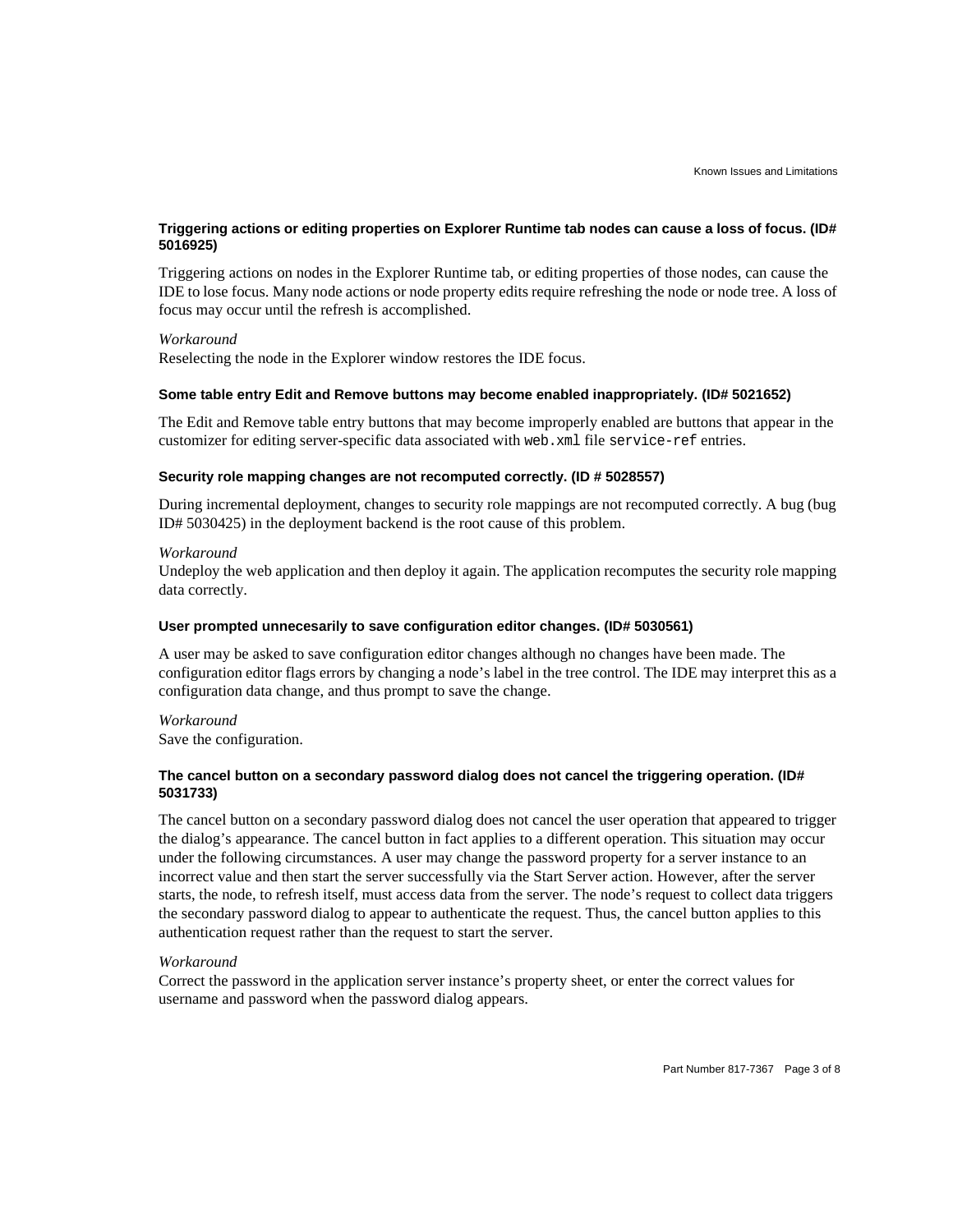#### **Some checkboxes do not appear to gain focus when traversed via the keyboard. (ID# 5033170)**

Some checkboxes have an empty, standard label. The label for the checkbox has been positioned to the left of the checkbox for a cleaner visual appearance.

#### **The View Server Log action may display the log data for the wrong server. (ID # 5033269)**

A user may have two application server instances installed on the same machine. However, it is possible to only view the log data for a single installed instance at a time.

#### *Workaround*

Reset the Installation Root Directory property for the Sun Java System Application Server 8 node to point to the correct installed root for a server instance. This displays the correct log for that server instance.

#### **Poor validation of user-defined server instance properties may result in useless server instances. (ID # 5034135)**

Poor validation of user-defined server instance properties may allow users to create useless application server instances. This especially true for the user-defined location field. This bug only applies to situations where the user has multiple installations of the application server on the same machine.

#### *Workaround*

Delete the node and recreate the application server instance.

#### **The editor for the pool-name property of a registered instance of a JDBC Resource is too permissive. (ID# 5035534)**

The pool-name property editor allows a user to enter values that may cause an exception in the server. The editor should allow the value of pool-name to be changed only to names of registered connection pool resources.

#### *Workaround*

Restart the server to correct the situation.

#### **Configuration editor customizers allow duplicate entries. (ID# 5036198)**

Users may enter duplicate entries in configuration editor customizer property lists via the Edit button. The server does not support duplicate entries for many properties. If duplicate entries exist, their values at runtime are not clearly defined.

#### *Workaround*

Use the Add button (instead of Edit) prevents duplicate entries.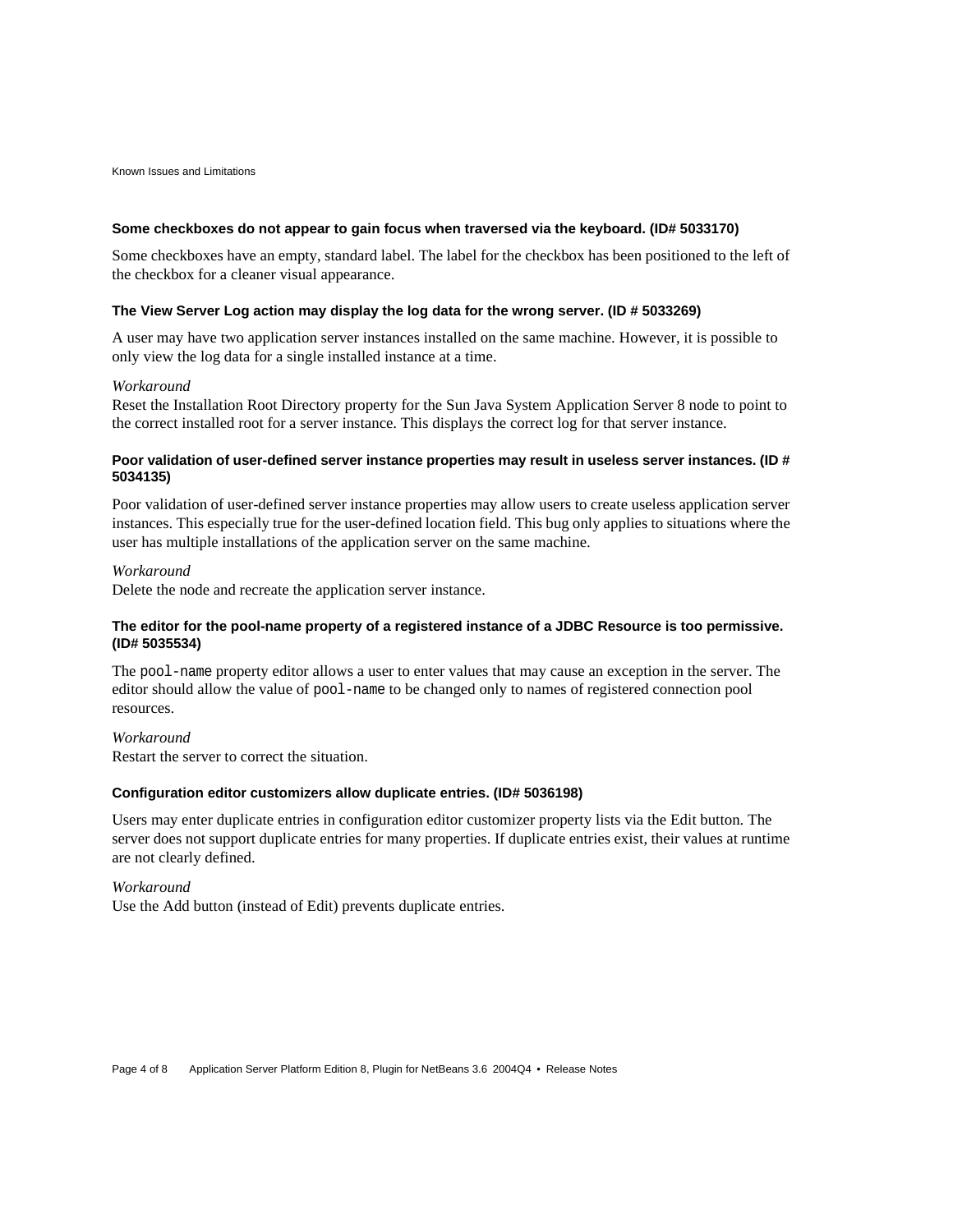### <span id="page-4-1"></span>Redistributable Files

Sun Java System Application Server Platform Edition 8, Plugin for NetBeans 3.6 2004Q4 does not contain any files which you can redistribute.

## <span id="page-4-0"></span>How to Report Problems and Provide Feedback

If you have problems with Sun Java System Application Server Platform Edition 8, Plugin for NetBeans, contact Sun customer support using one of the following mechanisms:

Sun Software Support services online at http://www.sun.com/service/sunone/software

This site has links to the Knowledge Base, Online Support Center, and ProductTracker, as well as to maintenance programs and support contact numbers.

• The telephone dispatch number associated with your maintenance contract

So that we can best assist you in resolving problems, please have the following information available when you contact support:

- Description of the problem, including the situation where the problem occurs and its impact on your operation
- Machine type, operating system version, and product version, including any patches and other software that might be affecting the problem
- Detailed steps on the methods you have used to reproduce the problem
- Any error logs or core dumps

You can submit feedback through a link reached via the Help menu. From the Help menu, follow the link to Sun Java System Application Server 8, then select J2EE Feedback Submittal Form.

Or, you can access the J2EE Feedback Submittal Form directly via the URL:

http://java.sun.com/docs/forms/J2EE14SubmittalForm.html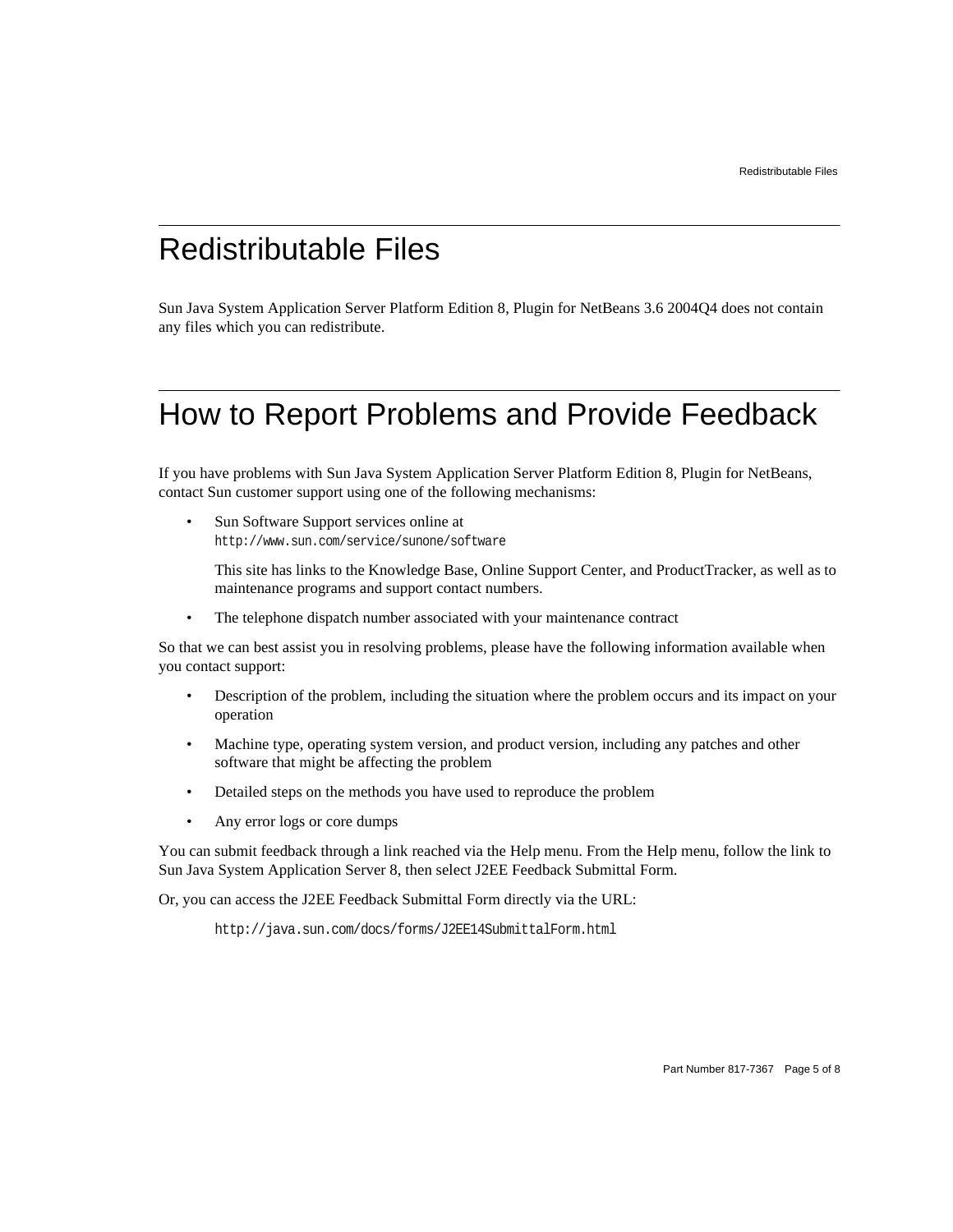You might also find it useful to subscribe to interest groups where Sun Java System Application Server Platform Edition 8, Plugin for NetBeans topics are discussed. The Java Technology Forums provide an interactive message board for sharing knowledge and questions about Java technologies and programming techniques. Use the forum entitled J2EE Software Development Kit (J2EE SDK) for discussions related to the Sun Java System Application Server 8 Platform Edition product and the NetBeans plugin:

```
http://forum.java.sun.com/
```
### Sun Welcomes Your Comments

Sun is interested in improving its documentation and welcomes your comments and suggestions. Use the web-based form to provide feedback to Sun:

http://www.sun.com/hwdocs/feedback

Please provide the full document title and part number in the appropriate fields. The part number is a seven-digit or nine-digit number that can be found on the title page of the book or at the top of the document. For example, the part number of these Release Notes document is 817-7367.

## <span id="page-5-0"></span>Additional Sun Resources

Useful Sun Java System information can be found at the following Internet locations:

- Sun Java System Documentation http://docs.sun.com/prod/java.sys
- Sun Java System Professional Services http://www.sun.com/service/sunps/sunone
- Sun Java System Software Products and Service http://www.sun.com/software
- Sun Java System Software Support Services http://www.sun.com/service/sunone/software
- Sun Java System Support and Knowledge Base http://www.sun.com/service/support/software
- Sun Support and Training Services http://training.sun.com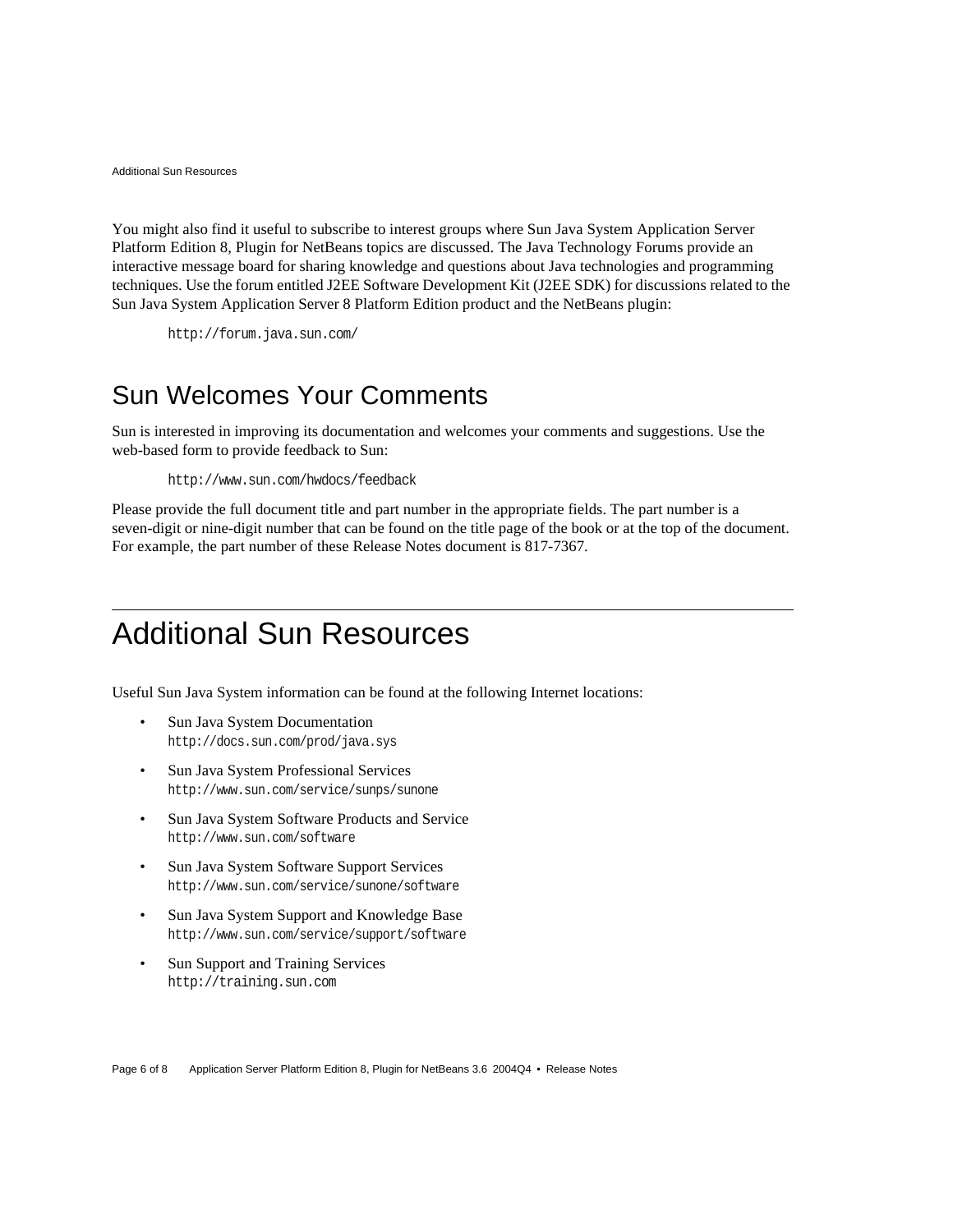- Sun Java System Consulting and Professional Services http://www.sun.com/service/sunps/sunone
- Sun Java System Developer Information http://developers.sun.com
- Sun Developer Support Services http://www.sun.com/developers/support
- Sun Java System Software Training http://www.sun.com/software/training
- Sun Software Data Sheets http://wwws.sun.com/software